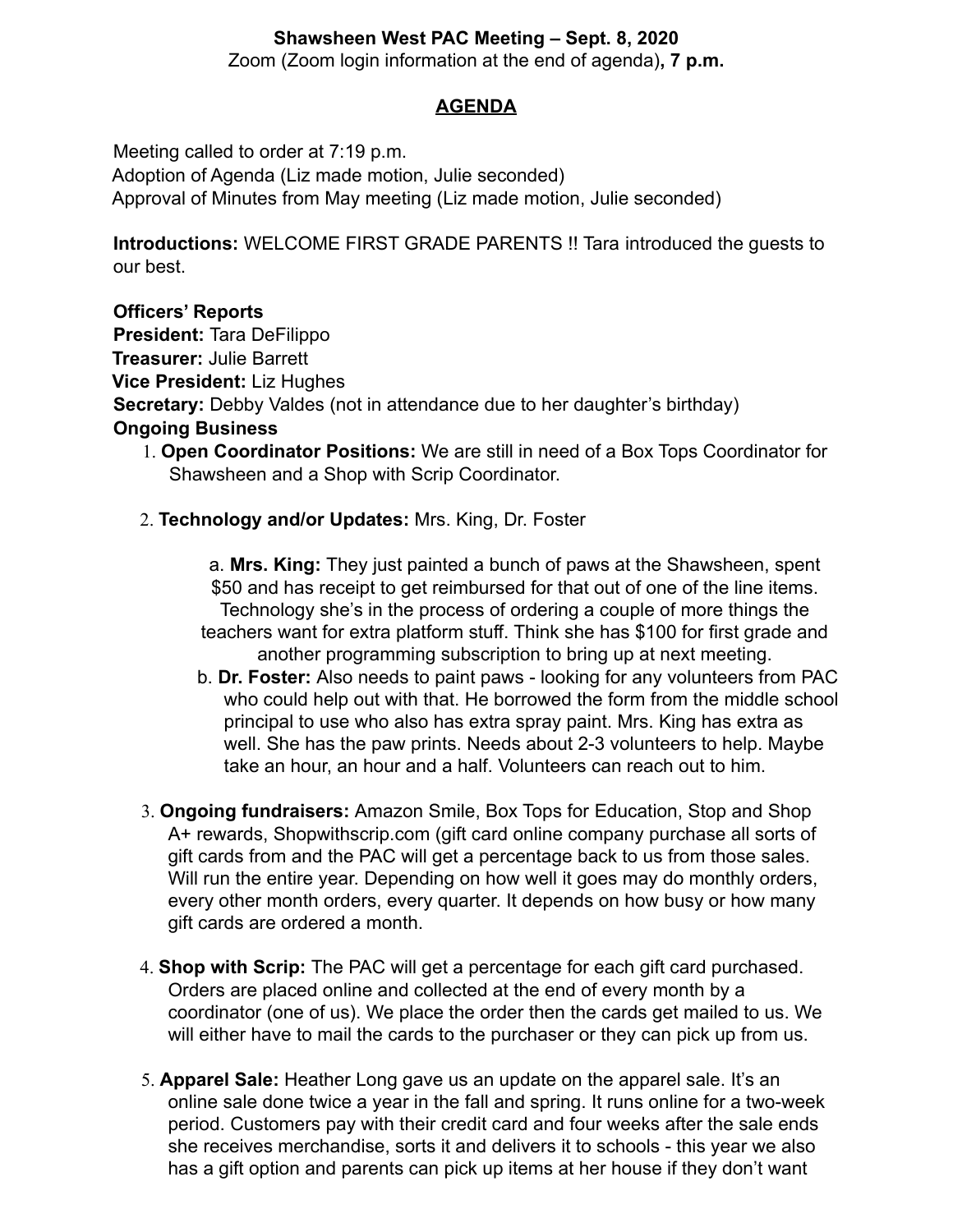them to go home with their child. She would like to do Oct. 19-25.(the pie fundraiser will end on the 13th). Get fundraiser approval form sent in and dates will be approved. Heather will promote to social. (Liz to make Heather admin to new PAC Facebook group). Heather also asked if we should add masks to the apparel sale? Both principals thought it would be OK to do so.

- 6. **Enrichments:** Liz gave an update on enrichment programs. The Musuem of Science Program for the first part of this year is focused on grades 4 and up. They are still working on their new virtual programming and will be in touch as soon as it's all set.
- 7. **New Website Update:** The new PAC website will be up and running soon. In case anyone missed it we did change the PAC Facebook page to a group to allow folks to search for posts they are interested in and so we can upload files and more information, etc.

#### **New Business**

## **Fundraisers for the year so far:**

- a. **Discount Card** for local businesses-this will be until we sell all 500 of them (and we can always order more too). The cards offer discounts to 15-20 local businesses and are good for one year. We are currently testing how to pay for these without having contact trying to eliminate any cash or check transactions. Julie and Tara working with PayPal and its shop feature we may be able to use where people can order from the shop and we'll mail out cards to the families. Those are being delivered at the end of September and run until they are gone. \$10 each but will have to add on a small fee - so each card will be \$11.
- b. **Thanksgiving pies**, **pastries, cakes and more-MCM fundraising** same company we've been using for years. All ordering will be done online as well as payments. We will host a drive-thru pick up at the Shawsheen on Tuesday Nov. 21 for pies, pastries and cakes. Other items purchased can be shipped directly to the shopper. They've also added on purchasing gifts, gift baskets, coffee etc. Shipping directly and we don't have to dael with any money. Everything's done electronically from the website.
- c. **Tremezzo Ristorante** fundraiser set for Monday Sept. 28; 15% of total sales; owner approached us to help us fundraise and this was set up. Thank you to Rick Lowe for offering this up to us as a fundraiser!
- d. **99 Restaurant** fundraiser: Date TK, will be in the winter/spring

#### **Any other fundraising ideas please feel free to let us know!**

Teresa Smith suggested we look at the drive in movie nights the Tewksbury PAC is doing at Wamesit Lanes.

## **Open Discussion**

**Meeting adjourned** at 7:53 p.m.